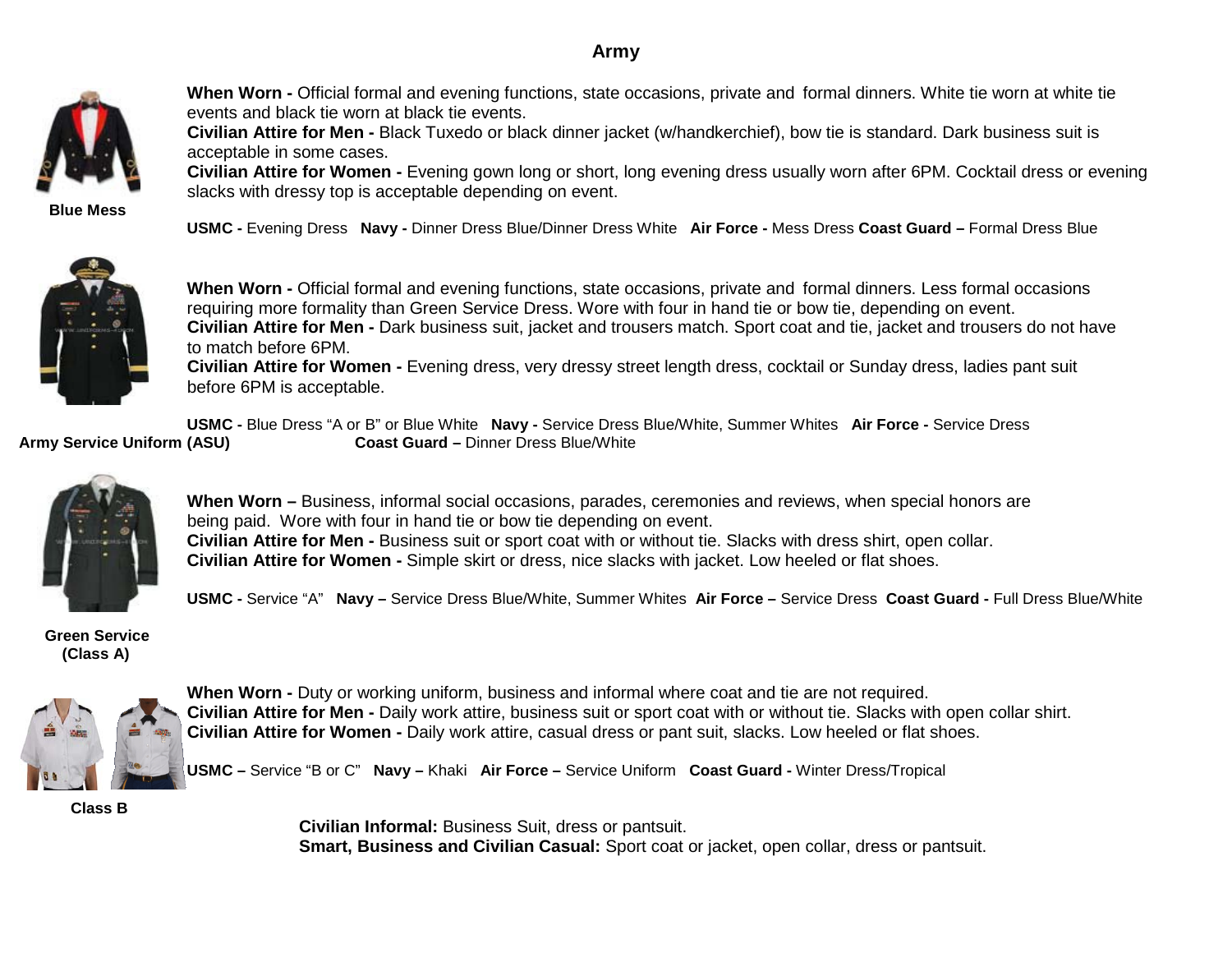### **USMC**



Evening Dress<br>"A"/"B" "A" with medals<br>"B" with ribbons

**When Worn -** Official formal and evening functions, state occasions, private and formal dinners. White tie worn at white tie events and black tie worn at black tie events.

**Civilian Attire for Men -** Black Tuxedo or black dinner jacket (w/handkerchief), bow tie is standard. Dark business suit is acceptable in some cases.

**Civilian Attire for Women -** Evening gown long or short, long evening dress usually worn after 6PM. Cocktail dress or evening slacks with dressy top acceptable depending on event.

 **"A"/"B" Army -** Blue Mess **Navy -** Dinner Dress Blue/Dinner Dress White **Air Force -** Mess Dress **Coast Guard -** Formal Dress Blue

Picture from left to right:

Female Field Grade Evening Dress "A", Male GO Evening Dress "B", Male Field Grade Evening Dress "A" with optional cloak, Male Company Grade Evening Dress "B" ----------------------------------------------------------------------------------------------------------------------



**Blue Dress**<br>"A"/"B" and

**When Worn –** Parades, ceremonies, formal and semi formal social functions, reviews and when special honors are being paid. **Civilian Attire for Men -** Dark business suit, jacket and trousers match. Sport coat and tie, jacket and trousers do not have to match before 6PM.

**Civilian Attire for Women -** Evening dress, very dressy street length dress, long evening dress usually worn after 6PM. Cocktail or Sunday dress, ladies pant suit before 6PM is acceptable.

**Army -** Army Service (ASU) or Green Class A **Navy -** Service Dress Blue/White, Summer White **Air Force -** Service Dress **Coast Guard -** Dinner Dress Blue/White

**'A"/"B" and** Picture from left to right:<br>**Blue White** Dress Blue "C" (company

**Blue White** Dress Blue "C" (company grade male), Dress Blue "A" (field grade – scrambled eggs), Dress Blue "A" (field grade female), Dress Blue "B" (company grade male),<br>"A" with medals Dress Blue "C" (company grade femal Dress Blue "C" (company grade female)





**When Worn -** Business and informal occasions, parades and ceremonies, social events, uniform of the day. **Civilian Attire for Men -** Business Suit or sport coat with or without tie. Slacks with dress shirt, open collar. **Civilian Attire for Women -** Simple skirt or dress, nice slacks with jacket. Low heeled or flat shoes.

**Army -** Army Service (ASU) or Green Class A **Navy -** Khaki **Air Force -** Service Dress **Coast Guard -** Full Dress Blue/White

### Picture from left to right:

Service "C" (female with garrison cover), Service uniform with all-weather coat and barracks cover (company grade), Service "A" with barracks cover (field grade has scrambled eggs), Service "A" (female company grade), Service uniform with wooly-pully sweater and garrison cover

Service<br>"A"/"B"/"C"

**When Worn -** Duty uniform, uniform of the day. Business and informal where coat and tie are not required.  **Civilian Attire for Men -** Business suit or sport coat with or without tie. Slacks with dress shirt, open collar.  **Civilian Attire for Women -** Simple skirt or dress; nice slacks with jacket. Low heeled or flat shoes.

**Army -** Class B **Navy –** Khaki **Air Force -** Service Uniform **Coast Guard -** Winter Dress/Tropical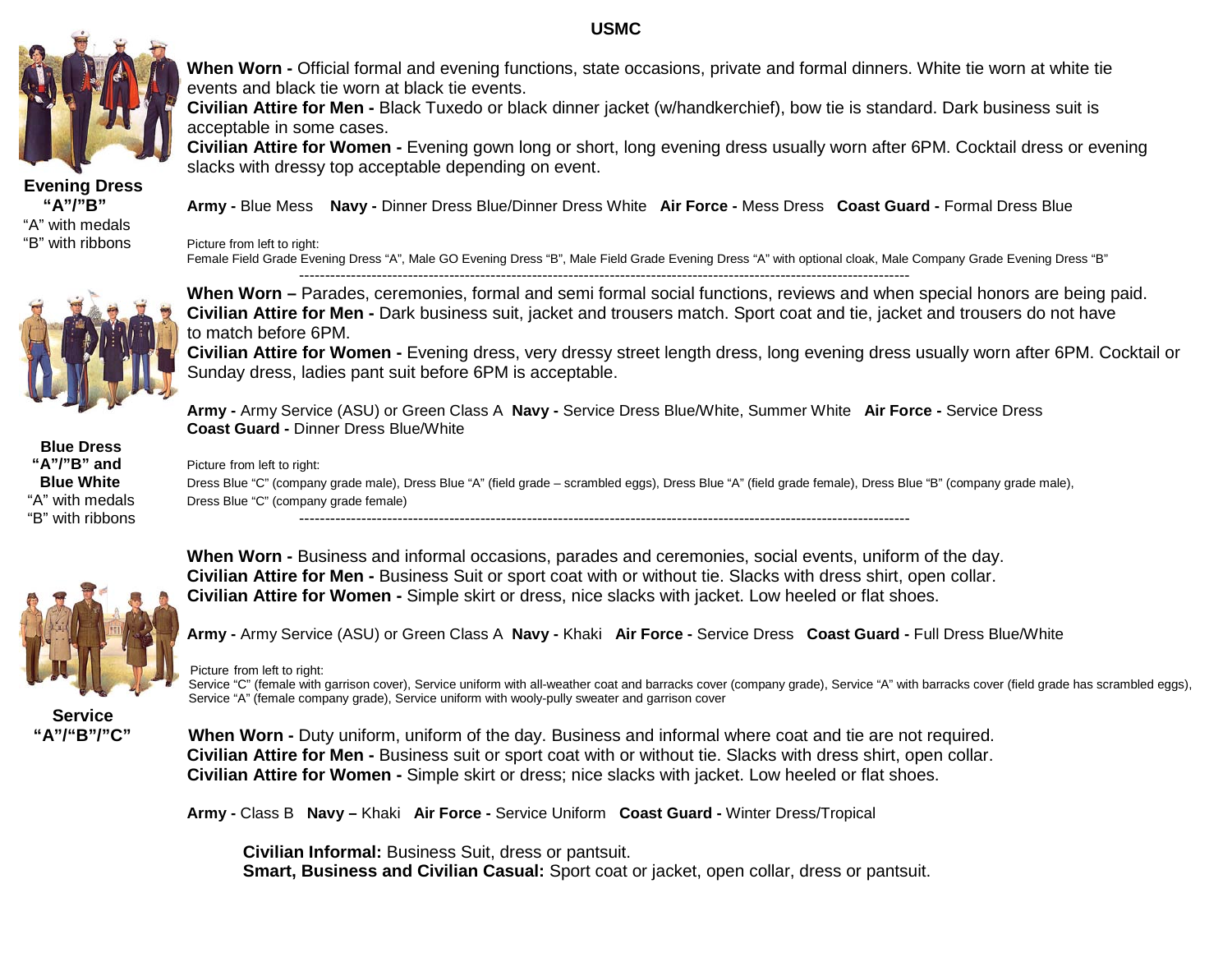#### **Navy**



**When Worn -** Formal Dress is worn at white tie events. Dinner Dress Blue/White Jacket and Dinner Dress Blue/White are worn at official formal and evening functions, state occasions, private and formal dinners. Worn when civilian attire is black tie. Seasonal uniform, winter and summer wear.

**Civilian Attire for Men -** Black Tuxedo or black dinner jacket (w/handkerchief), bow tie is standard. Dark business suit is acceptable in some cases.

**Civilian Attire for Women -** Evening gown long or short, long evening dress usually worn after 6PM. Cocktail dress or evening slacks with dressy top acceptable depending on event.

**Dinner Dress Blue/White Jacket Dinner Dress Blue/White**

**Formal Dress (White Tie) Army -** Blue Mess **USMC -** Evening Dress **Air Force -** Mess Dress **Coast Guard -** Formal Dress Blue



**When Worn -** Change of Command ceremonies, parades, reviews, when special honors are being paid, business and informal. Service Dress Blue worn year-round, Service Dress White for summer/tropical.

**Civilian Attire for Men -** Dark business suit, jacket and trousers match. Sport coat and tie, jacket and trousers do not have to match before 6PM.

**Civilian Attire for Women -** Evening dress, very dressy street length dress, long evening dress usually worn after 6PM. Cocktail or Sunday dress, ladies pant suit before 6PM is acceptable.

**Army -** Army Service (ASU) **USMC -** Service "A"/"B"/"C" **Air Force -** Service Dress **Coast Guard -** Winter Dress Blue/Tropical

**Full Dress Blue/White Army -** Army Service (ASU) or Green Class A **USMC -** Blue Dress "A or B" or Blue White **Air Force -** Service Dress (Ceremonial) **Coast Guard -** Full Dress Blue/White



**When Worn -** Duty uniform, uniform of the day, business and informal where coat and tie are not required. **Civilian Attire for Men -** Business suit or sport coat with or without tie. Slacks with dress shirt, open collar. **Civilian Attire for Women -** Simple skirt or dress, nice slacks with jacket. Low heeled or flat shoes.

 **Service Dress Blue/White**



**When Worn -** Duty uniform, uniform of the day, business and informal where coat and tie are not required. **Civilian Attire for Men -** Business suit or sport coat with or without tie. Slacks with dress shirt, open collar. **Civilian Attire for Women -** Simple skirt or dress; nice slacks with jacket. Low heeled or flat shoes.

**Army -** Class B **USMC -** Service "A"/"B"/"C" **Air Force -** Service Uniform **Coast Guard -** Winter Dress Blue/Tropical

 **Service Khaki**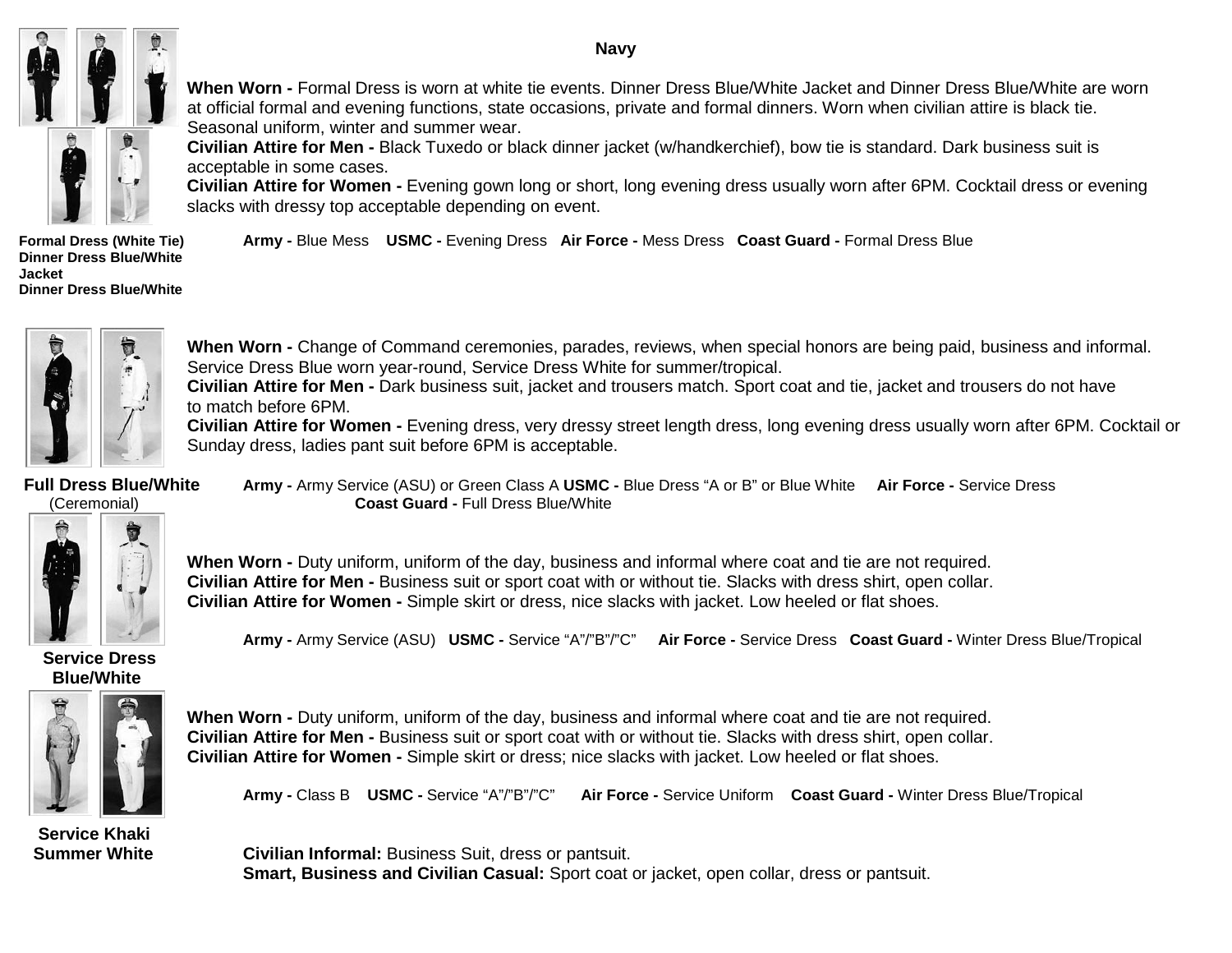### **Air Force**



**When Worn -** Official formal and evening functions, state occasions, private and formal dinners. Formal Dress (officers only, not pictured) is worn at white tie events, Mess Dress is worn at black tie events.

**Civilian Attire for Men -** Black Tuxedo or black dinner jacket (w/ handkerchief), bow tie is standard. Dark business suit is acceptable in some cases.

**Civilian Attire for Women -** Evening gown long or short, long evening dress usually worn after 6PM. Cocktail dress or evening slacks with dressy top acceptable depending on event.

**Mess Dress**<br>**Formal Dress (White Tie)**  *Formal Dress not pictured* 

**Formal Dress (White Tie) Army -** Blue Mess **USMC -** Evening Dress **Navy -** Dinner Dress Blue/White **Coast Guard -** Formal Dress Blue



**When Worn -** Change of Command ceremonies, parades, reviews, when special honors are being paid, business and informal. **Civilian Attire for Men -** Dark business suit, jacket and trousers match. Sport coat and tie, jacket and trousers do not have to match before 6PM.

**Civilian Attire for Women -** Evening dress, very dressy street length dress, long evening dress usually worn after 6PM. Cocktail or Sunday dress, ladies pant suit before 6PM is acceptable.

 **Army -** Army Service (ASU) or Green Class A **USMC -** Blue Dress "A or B" or Blue White **Navy -** Service Dress Blue/White, Summer Whites **Coast Guard -** Full Dress Blue/White

 **Service Dress**



**When Worn -** Duty uniform, uniform of the day. Business and informal where coat and tie are not required. Blues can be worn with the short sleeve shirt with or without tie/tab or long sleeve shirt with tie/tab. **Civilian Attire for Men -** Business suit or sport coat with or without tie. Slacks with dress shirt, open collar. **Civilian Attire for Women -** Simple skirt or dress; nice slacks with jacket. Low heeled or flat shoes.



**Army -** Class B **USMC -** Service "A"/"B"/"C" **Navy -** Khaki **Coast Guard -** Winter Dress Blue/Tropical

**Service Uniform "Blues"**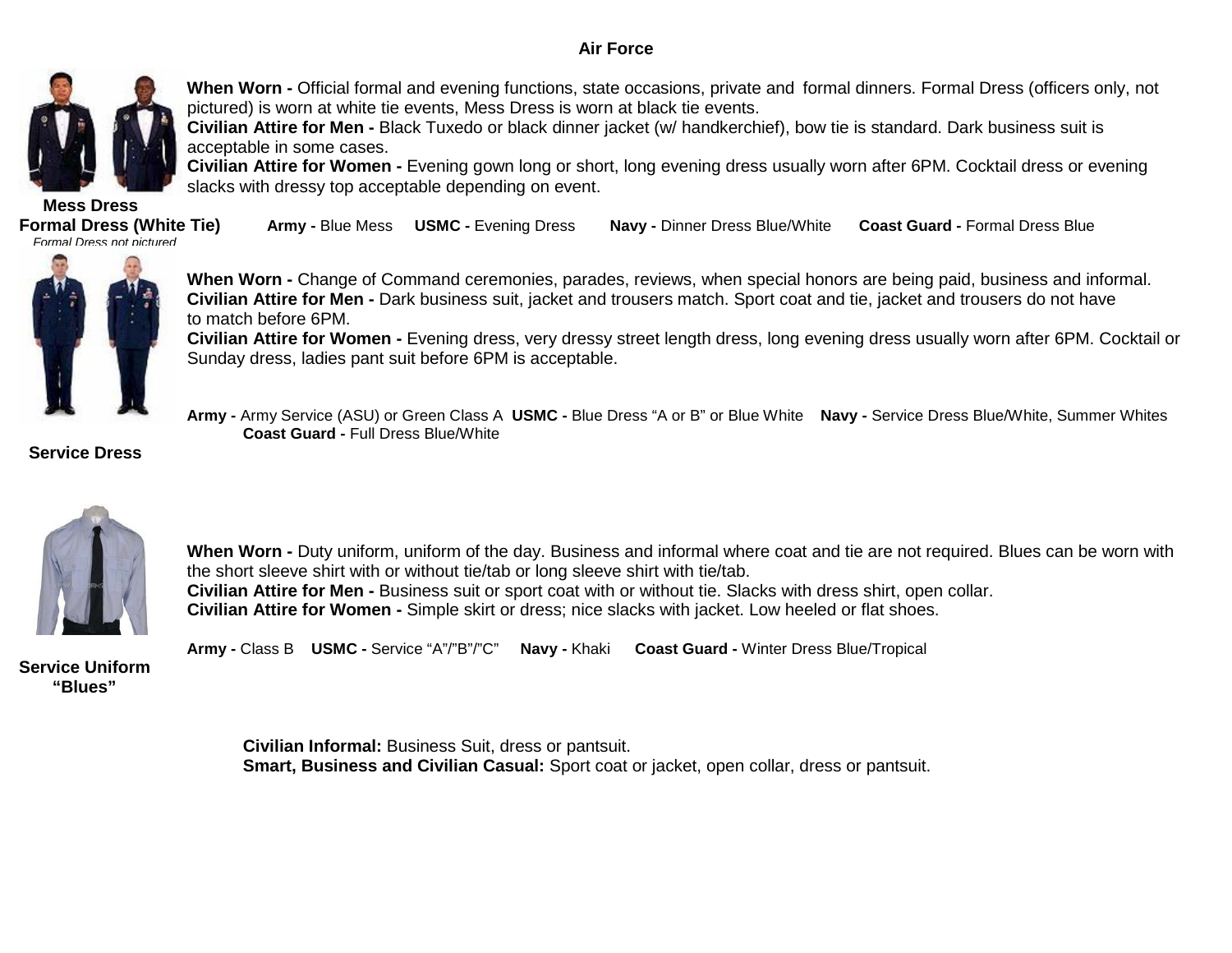## **Coast Guard**



**When Worn -** Official formal and evening functions, state occasions, private and formal dinners. White tie worn at white tie events and black tie worn at black tie events. Seasonal uniform, winter and summer wear.

**Civilian Attire for Men -** Black Tuxedo or black dinner jacket (w/handkerchief), bow tie is standard. Dark business suit is acceptable in some cases.

**Civilian Attire for Women -** Evening gown long or short, long evening dress usually worn after 6PM. Cocktail dress or evening slacks with dressy top acceptable depending on event.

**Formal Dress Blue Blue/White Jacket** 

**Dinner Dress Army -** Blue Mess **USMC -** Evening Dress **Navy -** Dinner Dress Blue/White **Air Force -** Mess Dress



**When Worn -** Change of Command ceremonies, parades, reviews, when special honors are being paid, business and informal. **Civilian Attire for Men -** Dark business suit, jacket and trousers match. Sport coat and tie, jacket and trousers do not have to match before 6PM.

**Civilian Attire for Women -** Evening dress, very dressy street length dress, long evening dress usually worn after 6PM. Cocktail or Sunday dress, ladies pant suit before 6PM is acceptable.

 **Army -** Army Service (ASU) or Green Class A **USMC -** Blue Dress "A or B" or Blue White **Navy -** Service Dress Blue/White, Summer Whites **Air Force -** Service Dress

**Full Dress Blue Dinner Dress Blue Full Dress White Dinner Dress White Service Dress Blue/White**



**When Worn -** Duty uniform, uniform of the day. Business and informal where coat and tie are not required. Seasonal uniform. **Civilian Attire for Men -** Business suit or sport coat with or without tie. Slacks with dress shirt, open collar. **Civilian Attire for Women -** Simple skirt or dress; nice slacks with jacket. Low heeled or flat shoes.

**Army -** Class B **USMC -** Service "A"/"B"/"C" **Navy -** Khaki **Air Force -** Service Uniform

**Winter Dress Blue Tropical Blue Operational Dress (ODU)**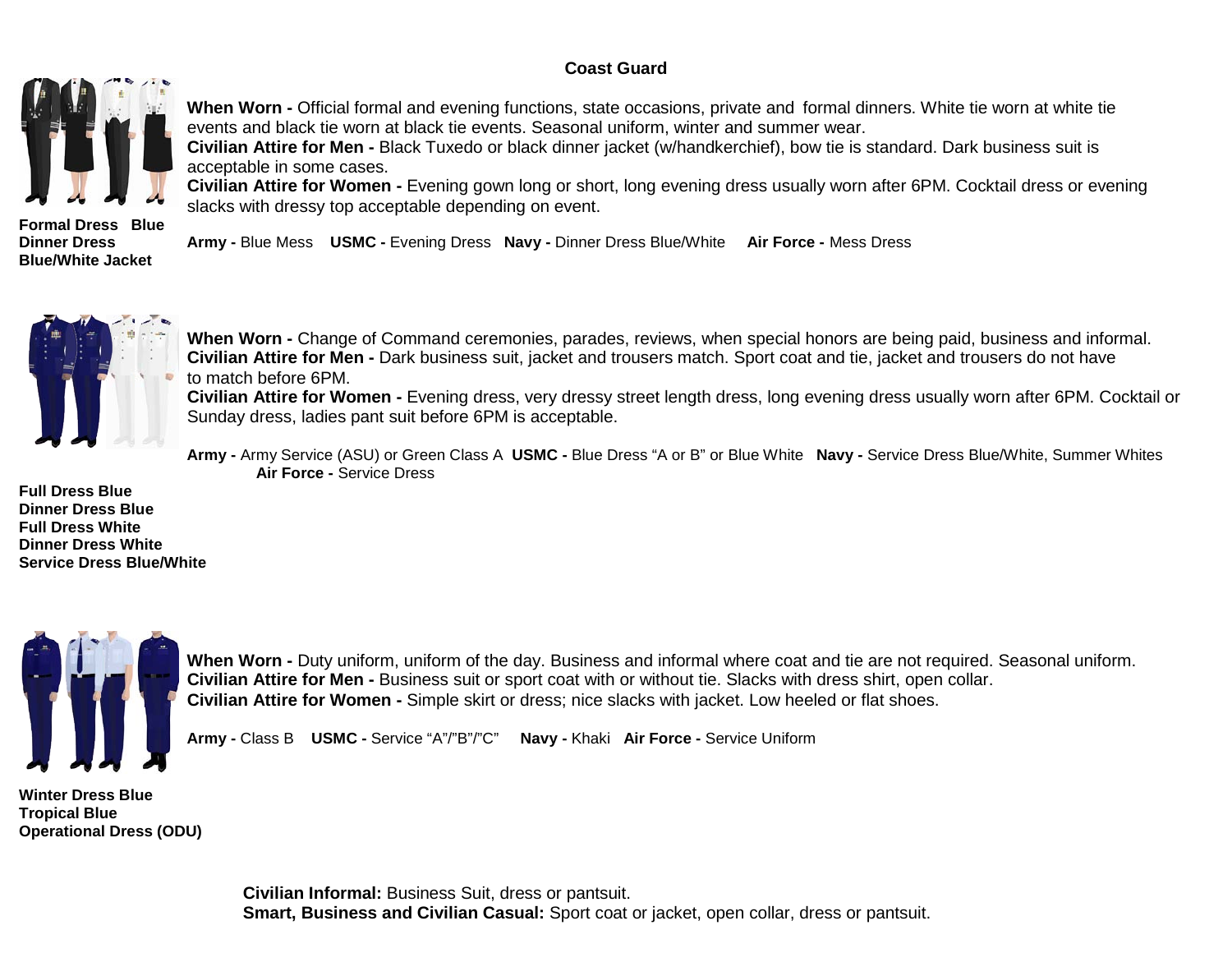| <b>Table of Service Equivalent Uniforms</b>                                                                                                                                                                    |                                                                                                                                                                               |                                                                                                                                                             |                                                                                                                                            |                                                 |                                                                                                                                                                      |                                                                                                                                                 |                                                                                                                                                         |  |  |  |  |
|----------------------------------------------------------------------------------------------------------------------------------------------------------------------------------------------------------------|-------------------------------------------------------------------------------------------------------------------------------------------------------------------------------|-------------------------------------------------------------------------------------------------------------------------------------------------------------|--------------------------------------------------------------------------------------------------------------------------------------------|-------------------------------------------------|----------------------------------------------------------------------------------------------------------------------------------------------------------------------|-------------------------------------------------------------------------------------------------------------------------------------------------|---------------------------------------------------------------------------------------------------------------------------------------------------------|--|--|--|--|
| <b>Event When</b><br><b>Worn</b>                                                                                                                                                                               | <b>USA</b>                                                                                                                                                                    | <b>USMC</b>                                                                                                                                                 | <b>USN</b>                                                                                                                                 | <b>USAF</b>                                     | <b>USCG</b>                                                                                                                                                          | <b>Civilian</b><br>Men                                                                                                                          | <b>Civilian</b><br><b>Ladies</b>                                                                                                                        |  |  |  |  |
| Official formal and<br>evening functions,<br>state occasions,<br>private and formal<br>dinners or at<br>occasions that are<br>less formal<br>requiring more<br>formality than Service<br>Uniforms <sup>*</sup> | <b>Blue Mess</b><br><b>Evening Dress</b><br>w/bow tie<br>or<br><b>Blue Army</b><br>Service w/ bow tie<br>or with<br>four-in-hand tie<br>picture is with four- in-<br>hand tie | <b>Evening Dress</b><br>"A"/"B"<br>or<br><b>Blue Dress</b><br>"A"/"B" Year-round<br>or<br>Blue-White "A"/"B"<br>Summer<br>("A" w/ medals<br>"B" w/ ribbons) | Formal<br><b>Dress</b><br>(white tie)<br>or<br><b>Dinner</b><br><b>Dress</b><br><b>Blue/White Jacket</b><br>or Dinner Dress<br>Blue/ White | <b>Mess Dress</b><br>or<br><b>Service Dress</b> | <b>Formal Dress Blue</b><br><b>White Tie</b><br>(not pictured)<br>or<br><b>Dinner Dress</b><br>Blue/ White Jacket<br><b>Black Tie</b>                                | Formal<br>Tuxedo,<br>Bow Tie is<br>Standard<br>Formal or Semi-<br>Formal<br>Tuxedo or<br>Dark<br>Dinner Jacket **                               | Formal<br>Cocktail or<br><b>Evening Gown</b><br>Formal or Semi-<br>Formal<br>Long or short<br>evening dress or<br>evening trousers<br>with a dressy top |  |  |  |  |
| Parades,<br>ceremonies, reviews,<br>when special<br>honors are being<br>paid,<br>official visits of US or<br>foreign dignitaries *                                                                             | <b>Blue Army</b><br>Service<br>or Green<br><b>Army Service</b>                                                                                                                | <b>Blue Dress or</b><br><b>Blue-White</b><br>"A"/"B"<br>("A" w/ medals<br>"B" w/ ribbons)<br>(Service "A" may be<br>worn if command<br>directed)            | <b>Full Dress</b><br><b>Blue/White</b><br>(ceremonial)<br>or Service<br>Dress Blue/White                                                   | <b>Service Dress</b>                            | <b>Full Dress</b><br><b>Blue/White</b><br>or<br><b>Dinner Dress</b><br><b>Blue/White</b><br><b>or</b><br><b>Service Dress</b><br><b>Blue/White</b><br>$\ddot{\cdot}$ | Informal, Smart or<br><b>Business Casual</b><br><b>Business</b><br>Suit or Sport<br>Coat and<br>tie **                                          | Informal, Smart or<br><b>Business Casual</b><br>Evening or<br>Cocktail attire,<br>Sunday Dress or<br>Business suit or<br>Pant suit **                   |  |  |  |  |
| <b>Business and</b><br>informal social<br>occasions, uniform of<br>the day, office work                                                                                                                        | <b>Blue or Green</b><br>Army<br>Service<br>Class "B"                                                                                                                          | Service<br>"A"/"B"/"C"                                                                                                                                      | Service Khaki<br>Year-round<br>Summer White<br>Summer                                                                                      | Service<br>Uniform<br>"Blues"                   | <b>Tropical Blue</b><br>Year-round Or<br><b>Winter Dress Blue</b><br>Summer                                                                                          | Informal, Smart or<br><b>Business Casual</b><br><b>Business Suit or</b><br>Sport Coat w/out<br>tie. Trousers with<br>open collar shirt<br>$***$ | Informal, Smart or<br><b>Business Casual</b><br>Simple skirt or<br>dress, slacks with<br>jacket, pantsuit.<br>Low or flat shoes<br>acceptable **        |  |  |  |  |